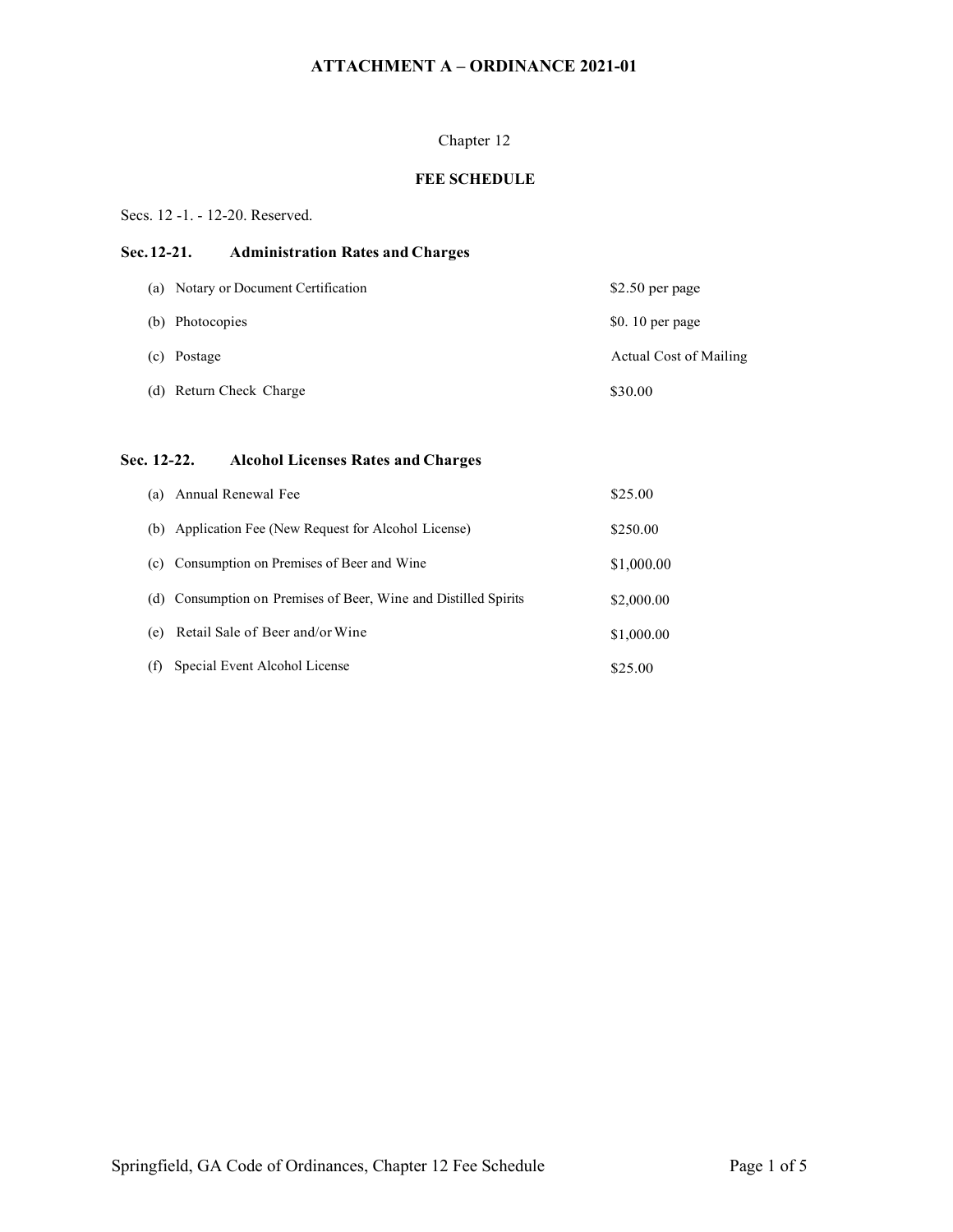#### **Sec. 12-23. Business License (Occupation Tax) Rates and Charges**

(a) Based on the number of employees (include owner in the employee count):

|    | $1.0 - -3$ | Employees (including owner) | \$90.00  |
|----|------------|-----------------------------|----------|
|    | $2.4-9$    | Employees (including owner) | \$120.00 |
|    | $3.10-19$  | Employees (including owner) | \$220.00 |
|    | $4.20-29$  | Employees (including owner) | \$320.00 |
|    | 5. 30-39   | Employees (including owner) | \$420.00 |
| 6. | 40 or More | Employees (including owner) | \$520.00 |

7. New Businesses opened after June  $30<sup>th</sup>$  of the year will be pro-rated at half the normal fee

| (b) Insurance Company              | (Out of State) | \$40.00  |
|------------------------------------|----------------|----------|
| (c) Registration Fee               |                | \$35.00  |
| (d) Temporary Food Service License |                | \$25.00  |
| (e) Mobile Food Vending License    |                | \$150.00 |

#### **Sec. 12-24. Candidate Qualification Fees**

(a) Fixing and Publishing of Candidate Qualification Fees shall be set in accordance to O.C.G.A. § 21-2-131.

## **Sec. 12-25. Fire Service Rates and Charges**

(a) Fire Service rates and charges for Residential, Commercial. and Tax-Exempt properties located inside the City Limits are assessed and collected by Effingham County.

#### **Sec. 12-26. Motorized Vehicle (Golf Cart) Permit Rates and Charges**

| (a) Administrative Fee | \$10.00 |
|------------------------|---------|
| (b) Permit Fee         | \$15.00 |

#### **Sec. 12-27. Open Records Request Rates and Charges**

(a) Fees shall be calculated to comply with the Open Records Act.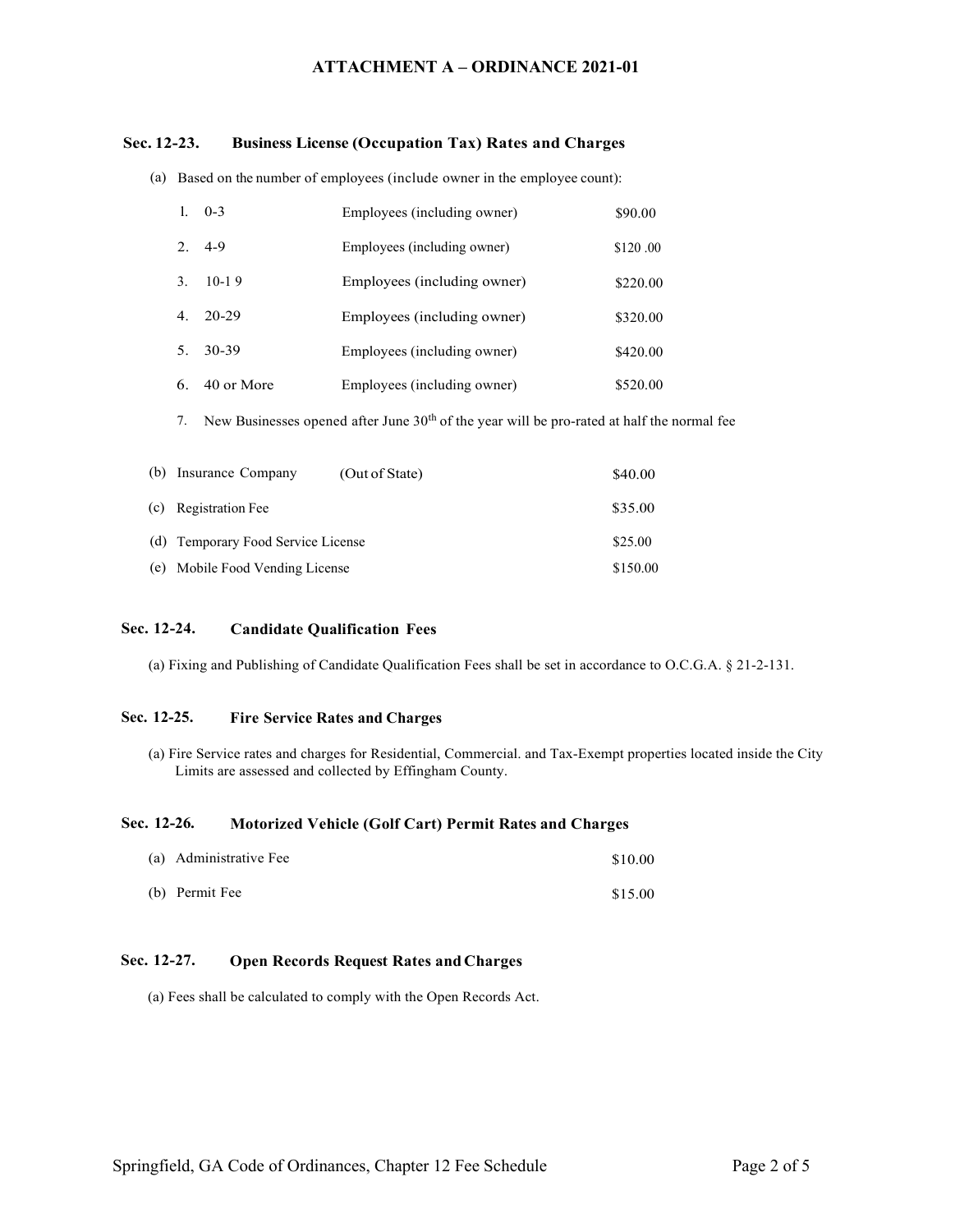#### **Sec. 12-28. Sanitation Service Rates and Charges**

- (a) Residentialor Commercial InsideCity Limits: \$18.74 per month foronce a week garbage pick-up and twice a month recyclingpick-up. 1 Garbage Roll-out Cart and 1 Recycling Roll- out cart provided.
- (b) Customer may request another Roll-out Cart at additional fee of \$11.03 per month.

#### **Sec. 12-29. Water/Sewer Deposit Rates andCharges**

(a) Deposits are required on all customers and are payable prior to connection of service(s).

| Ι. | Residential inside City Limits (Water. Sewer & Garbage) | \$125.00 (Owner) | \$150.00 (Renter) |
|----|---------------------------------------------------------|------------------|-------------------|
| 2. | Residential outside City Limits (Water & Sewer Only)    | \$145.00 (Owner) | \$170.00 (Renter) |
| 3. | Residential (Water Only)                                | \$100.00 (Owner) | \$125.00 (Renter) |
| 4. | Residential (Sewer Only)                                | \$105.00 (Owner) | \$130.00 (Renter) |
| 5. | Residential (Garbage Only)                              | \$50.00          |                   |
|    | 6. Commercial Deposit                                   | \$100.00         |                   |
| 7. | <b>Hydrant Meter Deposit</b>                            | \$750.00         |                   |

#### **Sec. 12-30. Water/Sewer Equipment Rates and Charges**

| (a) $\frac{3}{4}$ " Meter Equipment Fee | \$600.00 |
|-----------------------------------------|----------|
| (b) $\frac{3}{4}$ 'Irrigation Meter Fee | \$700.00 |

• Meter fee is for  $\frac{3}{4}$ " residential service.

• Others based on size and market price.

#### **Sec. 12-31. Water/Sewer Impact Fees Rates and Charges**

| (a) Water Impact Fee | (1 residential equivalent unit) | \$1,750.00 |
|----------------------|---------------------------------|------------|
| (b) Sewer Impact Fee | (1 residential equivalent unit) | \$4,206.00 |

#### **Sec. 12-32. Water/Sewer Service Rates and Charges**

(a) Residential or Commercial Water Rates - Inside City Limits

| I. $1^{st}$ Unit        | $(0 - 2,000$ gallons)      | \$12.13 Base             |
|-------------------------|----------------------------|--------------------------|
| 2. $2^{\text{nd}}$ Unit | $(2,000 - 5,000$ gallons)  | \$2.43 per 1,000 Gallons |
| 3. $3^{\text{rd}}$ Unit | $(5,000 - 20,000$ gallons) | \$3.03 per 1,000 Gallons |
| 4. $4^{\text{th}}$ Unit | (Over 20,000 gallons)      | \$3.34 per 1,000 Gallons |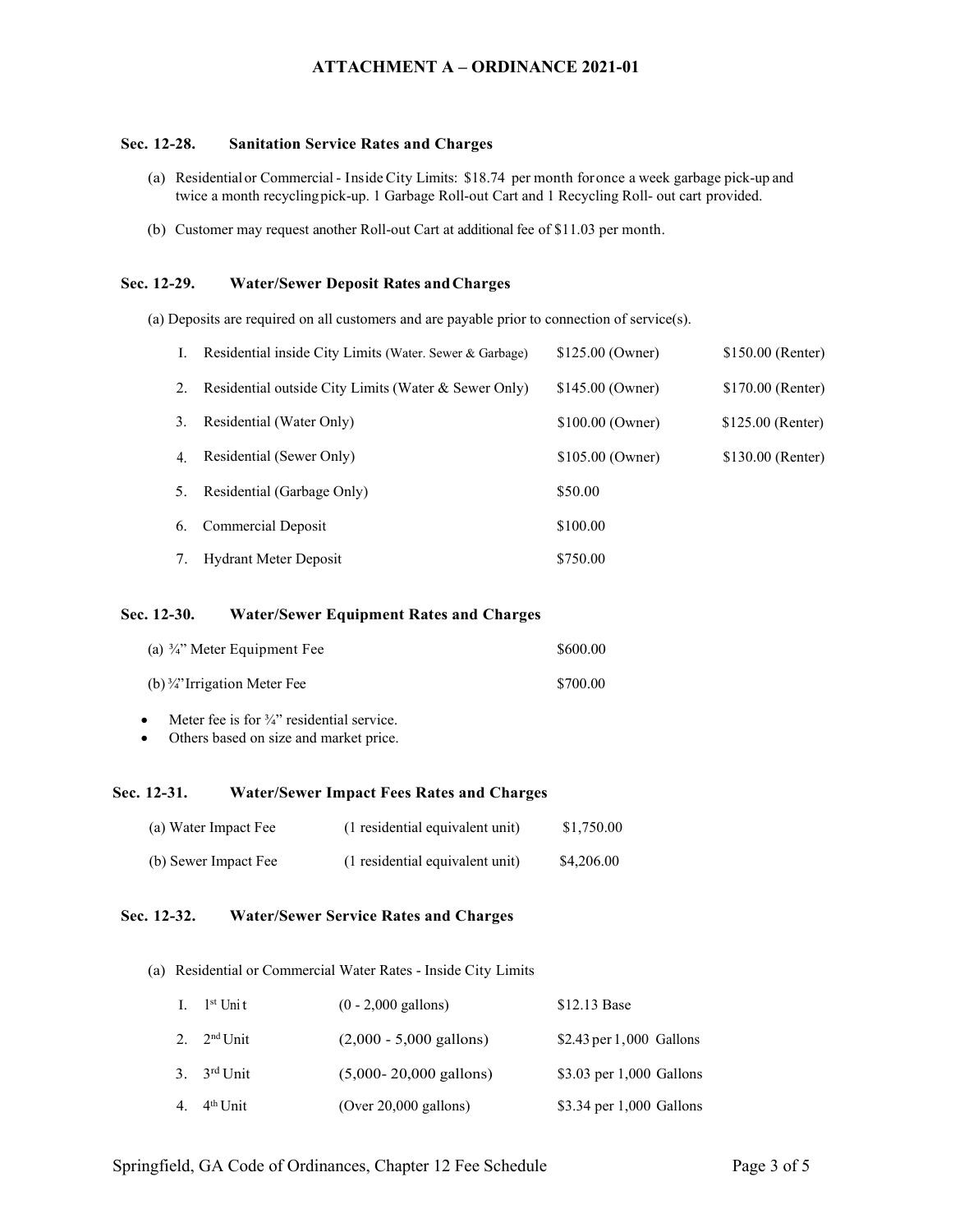|     | (b) Residential or Commercial Sewer Rates - Inside City Limits |                      |                                                                   |                          |
|-----|----------------------------------------------------------------|----------------------|-------------------------------------------------------------------|--------------------------|
|     | 1.                                                             | $1st$ Unit           | $(0 - 2,000$ gallons)                                             | \$18.92 Base             |
|     | 2.                                                             | 2 <sup>nd</sup> Unit | $(over 2,000$ gallons)                                            | \$3.78 per 1,000 Gallons |
| (c) |                                                                |                      | Residential or Commercial Water Rates - Outside City Limits       |                          |
|     | $1_{-}$                                                        | $1st$ Unit           | $(0 - 2,000$ gallons)                                             | \$18.20 Base             |
|     | 2.                                                             | 2 <sup>nd</sup> Unit | $(2,000 - 5,000 \text{ gallons})$                                 | \$3.03 per 1.000 Gallons |
|     | 3.                                                             | $3rd$ Unit           | $(5,000 - 20,000 \text{ gallons})$                                | \$4.24 per 1.000 Gallons |
|     | 4.                                                             | 4 <sup>th</sup> Unit | $(over 20,000 \text{ gallons})$                                   | \$5.46 per 1,000 Gallons |
|     |                                                                |                      | (d) Residential or Commercial Sewer Rates - Outside City Limits   |                          |
|     | $\mathbf{1}$ .                                                 | $1st$ Unit           | $(0 - 2,000$ gallons)                                             | \$37.84 Base             |
|     |                                                                | 2. $2nd Unit$        | $(over 2,000$ gallons)                                            | \$4.73 per 1,000 Gallons |
|     |                                                                |                      | (e) Delinquent Account Late Charge- 10% of Current Balance Owed.  |                          |
|     |                                                                |                      | (f) Water and/or Sewer Disconnection Administration Fee - \$50.00 |                          |
|     |                                                                |                      |                                                                   |                          |

# **Sec. 12.33. Building Permit Rates and Charges**

| (1) Carport Permit (Closed In)                           | \$50.00                                                            |
|----------------------------------------------------------|--------------------------------------------------------------------|
| (2) Commercial Additions Permit/Renovation               | \$50.00 + \$0.40 Climate Controlled sq ft/\$0.30 Non-Climate sq ft |
| (3) Commercial Building Permit                           | \$50.00 + \$0.50 Climate Controlled SQ FT/\$0.40 Non-Climate sq ft |
| (4) Re-Inspection $-1$ <sup>st</sup>                     | \$50.00                                                            |
| (5) Re-Inspection $-2nd$                                 | \$75.00                                                            |
| (6) Re-Inspection – $3rd$ and all additional             | \$100.00                                                           |
| (7) Deck Permit                                          | $$50.00 + $0.05$ sq ft                                             |
| (8) Demolition Permit                                    | \$50.00                                                            |
| (9) Driveway Permit (with culvert)                       | \$50.00                                                            |
| (10) Driveway Permit (without culvert)                   | \$20.00                                                            |
| (11) Electrical Permit                                   | \$50.00                                                            |
| (12) Garage Unattached (electrical and plumbing)         | $$50.00 + $0.10$ sq ft                                             |
| (13) Garage Unattached (no electrical and plumbing)      | $$50.00 + $0.05$ sq ft                                             |
| (14) Government, Educational, and Religious Building     | \$50.00                                                            |
| (15) Gov., Edu., and Religious Building remodel/addition | \$50.00                                                            |
| (16) Mining Permit                                       | \$150.00                                                           |
| (17) Pool Permit                                         | $$50.00 + $0.10$ sq ft pool area                                   |
| (18) Porch Permit                                        | $$50.00 + $0.10$ sq ft                                             |